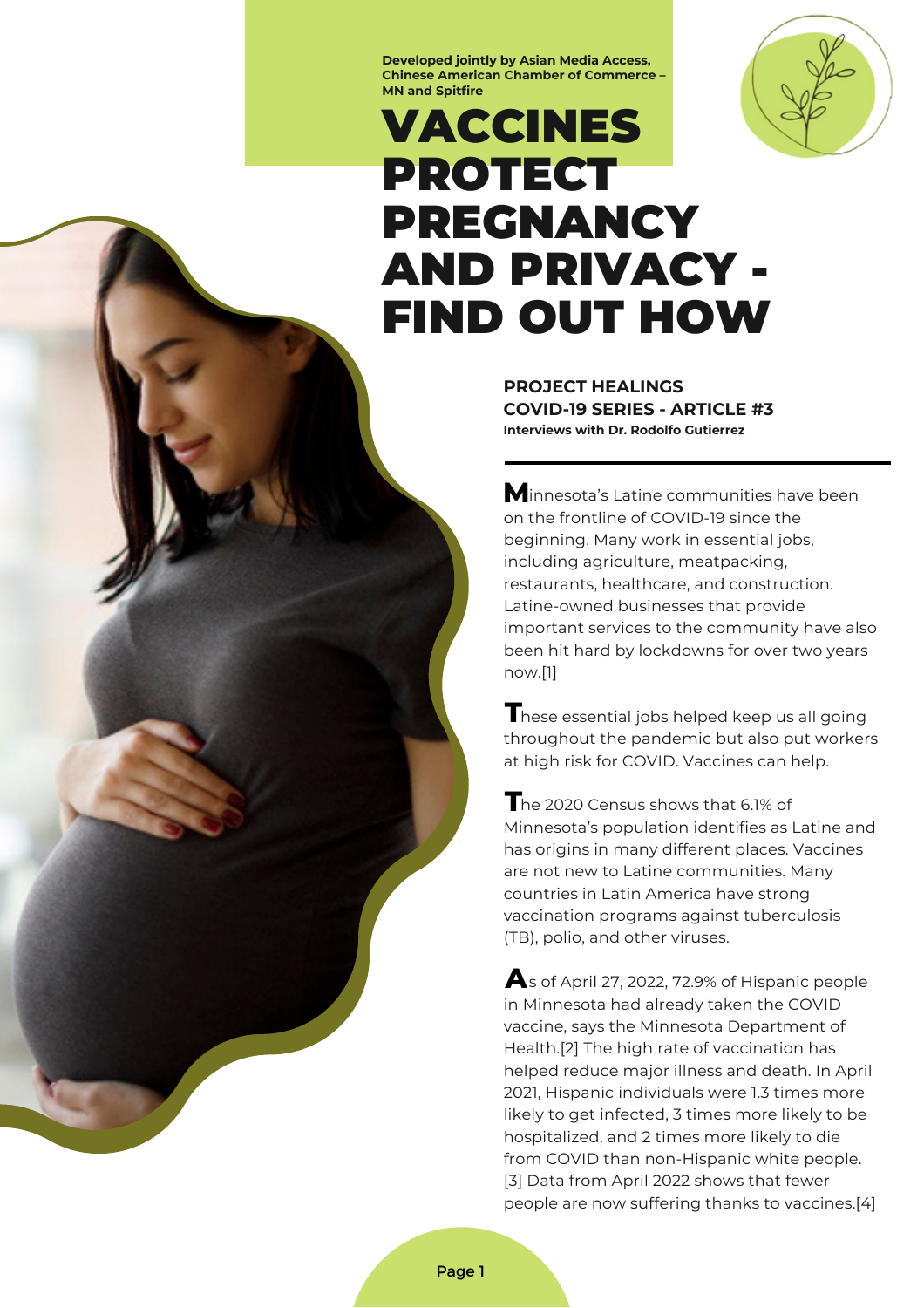# **Protecting family and pregnancy**

amilies are the core of Latine communities. **F** Families are a strong source of support, health advice, and care. Because COVID-19 spreads easily, individual health decisions have a big impact on the whole family. As families grow, it is important to think about ways to keep everyone safe.

 $\mathbf T$ his is especially true for pregnant women and babies. When pregnant, the baby's health is often the top priority. It is natural to be worried about what you put in your body during pregnancy and have questions about the COVID vaccine.

he vaccine helps keep pregnant mothers **T** and babies healthy. Research shows the vaccine is safe. Vaccines do not harm a woman's ability to have children or cause problems during pregnancy. Pregnant women are at higher risk for hospitalization and death from COVID-19. The virus also increases the risk of stillbirth and premature birth. The vaccine can help prevent these dangers.

odolfo Gutierrez, a Minnesotan and the **R** Executive Director of the [HACER](https://hacer-mn.org/staff) research group, adds, "Research shows that babies are even vaccinated themselves through their mothers during pregnancy."

**O**ne [study](https://jamanetwork.com/journals/jama/fullarticle/2788986) from the American Medical Association found that when pregnant women get vaccinated, they pass on some immunity to babies in their womb, protecting them from illness for a period of time after they are born. [5] Other [data](https://www.cdc.gov/mmwr/volumes/71/wr/mm7107e3.htm?s_cid=mm7107e3_w) shows that getting fully vaccinated during pregnancy can help stop infants from being hospitalized with COVID.[6]

## **Vaccine safety and privacy**

 $\mathbf T$ he technology used in the vaccine was researched for decades before COVID-19 even came around. Plus, the vaccines have already been used for over a year. Since vaccines were approved in late 2020, authorities have gathered more data and continued to monitor vaccine safety. This research confirms that vaccines are safe and effective.

 $\bigvee$ accines stop people from getting seriously ill and needing to go to the hospital about [90%](https://uncnews.unc.edu/2022/01/12/study-shows-covid-19-vaccines-offer-lasting-protection/) of the time. The vaccine's protection lasts many months. Vaccines also help people who have [already](https://med.stanford.edu/news/all-news/2022/03/covid-19-vaccines-prior-infection.html) gotten COVID to avoid getting very sick again.[7]

 $\mathbf T$ he state of Minnesota supports everyone's right to get vaccinated and be protected from COVID-19. You do not need insurance or any documentation to get vaccines.

 ${\mathbf G}$  utierrez remembers, "Early on, there were some cases where pharmacists asked for IDs to register patients and search for insurance. This had a negative impact on our community because some people were rejected from getting the vaccine. But the state intervened to remind vaccine distributors that they cannot turn people away."

 $\bigwedge$ uthorities have worked to make sure everyone can get vaccinated with or without documentation, and pharmacies have changed their practices so they do not ask for IDs.

 $\mathbf T$ he vaccination system also has security measures that protect your privacy. Vaccine [information](https://www.nilc.org/2021/04/12/immigrant-access-to-the-covid-19-vaccines/) can only be used for general public health data. [Immigration](https://www.dhs.gov/news/2021/02/01/dhs-statement-equal-access-covid-19-vaccines-and-vaccine-distribution-sites) authorities cannot access vaccine information or go near vaccination or testing sites.